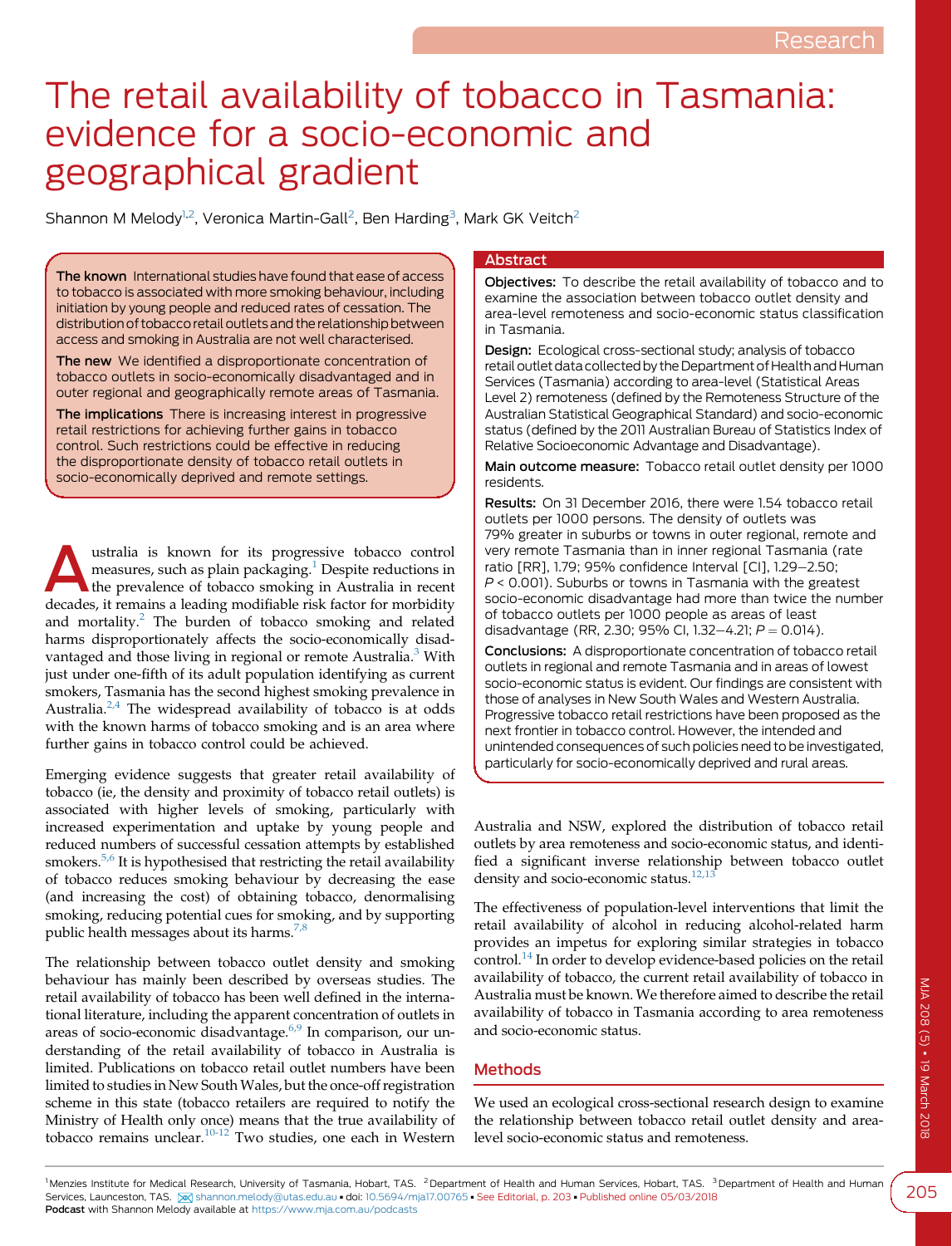# Research

## Data sources

Under the Public Health Act (1997), all tobacco retailers in Tasmania are required to hold a licence to sell tobacco, and the licence must be renewed annually. The Tobacco Seller's Licence database maintained by the Department of Health and Human Services (Tasmania) is a complete record of all issued licences; internal audits have validated the accuracy of the database. Unlicensed tobacco retailers are only rarely identified. A systematic search of the Tobacco Seller's Licence database identified current licence holders in Tasmania at 31 December 2016. The retail outlets were mapped at the geographical level of Statistical Areas Level 2 (SA2) of the Australian Standard Geographical Classification with geographic information software (ArcGIS 10.5; Environmental Systems Research Institute). SA2s are medium size geographical classifications intended to represent communities that interact socially and economically, typically including a population of 10 000 individuals.[15](#page-3-0)

Population counts for each SA2 were extracted from the 2011 Census of Population and Housing by the Australian Bureau of Statistics (ABS). The entire resident Tasmanian population (all age ranges) was included in the analyses. Population was used as the denominator for calculating tobacco outlet density per 1000 residents.[16](#page-3-0)

Geographical areas were classified as very remote, remote, outer regional, inner regional, or major cities according to the 2011 Remoteness Areas classification for Australia (outlined in the Remoteness Structure of the Australian Statistical Geographical Standard).<sup>[17](#page-3-0)</sup>

The 2011 ABS Index of Relative Socioeconomic Advantage and Disadvantage (IRSAD) scores assigned to SA2s were used in our analysis. IRSAD is a composite measure of socio-economic conditions, such as employment status, household income, and occupation. The IRSAD is a relative score; lower values indicate greater socio-economic disadvantage.<sup>[18](#page-3-0)</sup>

#### Statistical analysis

Tobacco outlet density per 1000 residents was calculated for each geographical region at the SA2 level. Poisson regression was undertaken with post hoc Holm correction to correct for multiple pairwise comparisons; the regression model was assessed for overdispersion. Poisson regression was used to calculate the rate ratios of tobacco outlet density in the comparison groups relative to two reference groups: SA2s classified as inner regional (no SA2s in Tasmania are classified as major city) and SA2s in the highest IRSAD quartile (least socio-economic disadvantage). Results were also geographically aggregated as "Greater Hobart" and "Tasmania, excluding Greater Hobart" as defined by the ABS Greater Capital City Statistical Area classification.<sup>[15](#page-3-0)</sup> The rationale for this aggregation was that the retail environment in Hobart might differ from the remainder of the state. Statistical analyses were performed in the statistical package R, version 3.4.0 (R Foundation for Statistical Computing).

#### Ethics approval

This study was conducted within the Tobacco Control Unit of Public Health Services at the Department of Health and Human Services. The analysis involved routinely collected administrative data geocoded at a level that precluded identification of individual businesses in the published results. The analysis

1 Geographic distribution of tobacco retail outlets in Tasmania, 2016. A, Location of retail outlets; B, outlet density per 1000 residents, by geographic area (at level of Statistical Areas 2)



was conducted with the approval of the data custodian, the Director of Public Health, and further ethics approval for this study was therefore not required.

# Results

At 31 December 2016, 769 current tobacco licences had been issued in Tasmania, an average of 1.54 tobacco retailers per 1000 residents, or one outlet per 650 Tasmanians (Box 1). There was notable variation between SA2s in the density of tobacco retail outlets (range,  $0-6.44$  per 1000 residents).

### Tobacco outlet density by remoteness

Suburbs or towns in outer regional, remote, and very remote Tasmania had 79% more tobacco outlets per 1000 persons than inner regional Tasmania (rate ratio [RR], 1.79; 95% confidence interval [CI],  $1.29-2.50; P < 0.001$ ). A relationship between tobacco outlet density and increasing remoteness was evident; in outer regional Tasmania the density was 62% greater (RR, 1.62; 95% CI, 1.42–2.29;  $P = 0.013$ ) and in very remote Tasmania it was more than four times as great (RR, 4.27; 95% CI, 2.03-8.00;  $P < 0.001$ ) than in inner regional Tasmania (Box 2).

### Tobacco outlet density by socio-economic status

Across Tasmania, the density of tobacco outlets in suburbs or towns in the lowest two IRSAD quartiles was twice as great as in

| 2 Tobacco outlet density in Tasmania, 2016, by remoteness<br>classification |                                                |                        |         |  |  |  |  |  |  |  |
|-----------------------------------------------------------------------------|------------------------------------------------|------------------------|---------|--|--|--|--|--|--|--|
| <b>Remoteness</b><br>classification                                         | Tobacco<br>outlet density<br>(per 1000 people) | Rate ratio<br>(95% CI) | P       |  |  |  |  |  |  |  |
| Inner regional                                                              | 1.13                                           |                        |         |  |  |  |  |  |  |  |
| Outer regional                                                              | 1.82                                           | $1.62$ (1.42-2.29)     | 0.013   |  |  |  |  |  |  |  |
| Remote                                                                      | 2.68                                           | $2.38(0.87 - 5.24)$    | 0.054   |  |  |  |  |  |  |  |
| Very remote                                                                 | 4.81                                           | $4.27(2.03 - 8.00)$    | < 0.001 |  |  |  |  |  |  |  |
| Outer regional,<br>remote, very<br>remote combined                          | 2.02                                           | $1.79(1.29 - 2.50)$    | < 0.001 |  |  |  |  |  |  |  |

206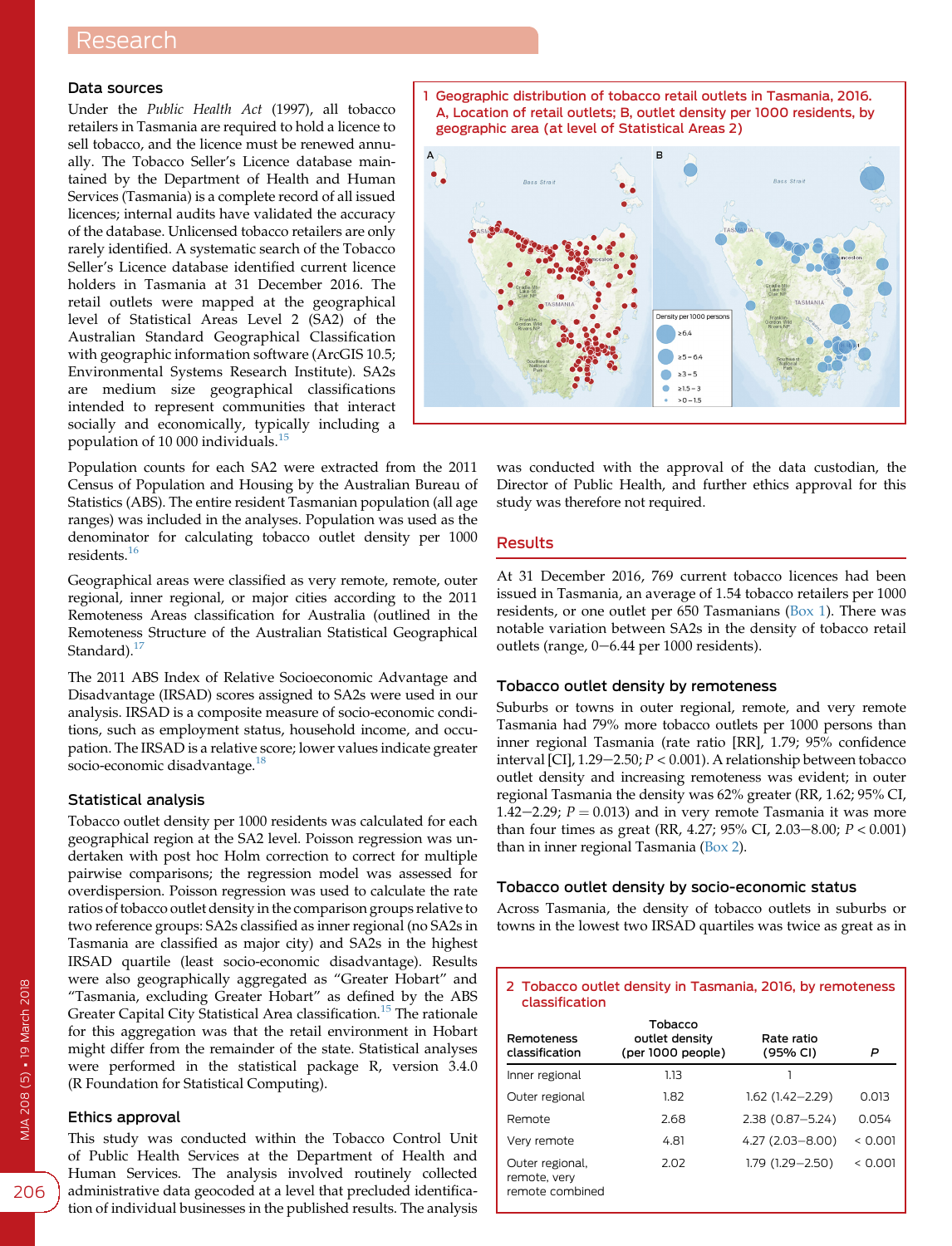#### 3 Tobacco outlet density of towns and suburbs in Tasmania, 2016, by area-level (Statistical Areas 2 [SA2]) Index of Relative Socioeconomic Advantage and Disadvantage (IRSAD) quartile\*

|                               | Tasmania<br>(94 SA2s)        |                         |       | Greater Hobart region<br>$(33$ SA2s) |                         | Rest of Tasmania<br>$(61$ SA2s) |                              |                         |       |
|-------------------------------|------------------------------|-------------------------|-------|--------------------------------------|-------------------------|---------------------------------|------------------------------|-------------------------|-------|
| <b>IRSAD</b> quartile         | Density<br>(per 1000 people) | Rate ratio<br>(95% CI)  | P     | Density<br>(per 1000 people)         | Rate ratio<br>(95% CI)  | P                               | Density<br>(per 1000 people) | Rate ratio<br>(95% CI)  | P     |
| Very high<br>(least deprived) | 0.82                         |                         |       | 0.93                                 |                         |                                 | 1.04                         |                         |       |
| High                          | 1.32                         | 1.60<br>$(0.89 - 3.00)$ | 0.13  | 0.83                                 | 0.89<br>$(0.30 - 2.45)$ | 1.0                             | 1.35                         | 1.29<br>$(0.66 - 2.60)$ | 0.46  |
| Low                           | 1.84                         | 2.24<br>$(1.30 - 4.09)$ | 0.011 | 1.11                                 | 1.19<br>$(0.47 - 3.00)$ | 1.0                             | 2.41                         | 2.31<br>$(1.29 - 4.44)$ | 0.017 |
| Very low<br>(most deprived)   | 1.89                         | 2.30<br>$(1.32 - 4.21)$ | 0.014 | 1.46                                 | 1.57<br>$(0.69 - 3.75)$ | 0.88                            | 2.09                         | 2.01<br>$(1.10 - 3.88)$ | 0.029 |

\* Analysis excluded four areas not representative of residential suburbs (wilderness areas, such as kunanyi/Mount Wellington, and geographic areas consisting entirely of shopping precincts).

areas in the highest IRSAD quartile (very low  $v$  very high quartile: RR, 2.30; 95% CI, 1.32-4.21;  $P = 0.014$ ; low v very high quartile: RR, 2.24; 95% CI, 1.30-4.09;  $P = 0.011$ ). A relationship between density and socio-economic status was found for the Greater Hobart region, but differences between IRSAD quartiles were not statistically significant. Outside the Greater Hobart region, the density of outlets in towns and suburbs in the two lowest IRSAD quartiles was significantly higher than in those in the highest IRSAD quartile (very low  $v$  very high quartile: RR, 2.01; 95% CI, 1.10-3.88;  $P = 0.029$ ; low v very high quartile: RR, 2.31; 95% CI, 1.29–4.44;  $P = 0.017$ ) (Box 3). Four SA2s were excluded from the socioeconomic analysis (and the remoteness analysis) because they were not representative of residential areas: two wilderness areas, and two shopping precincts comprised predominantly of retail outlets with minimal resident population.

# **Discussion**

The density of tobacco outlets was greater in outer regional, remote and very remote Tasmania than in inner regional areas, and in areas characterised by socio-economic disadvantage. We thus found a social disparity in tobacco outlet density, as previously reported for WA and NSW,<sup>[12,13](#page-3-0)</sup> confirming that the social gradient in tobacco retail availability is not restricted to these two states.

The prevalence of smoking and smoking-related diseases is greater in socio-economically deprived population groups and among those living in remote and regional Australia.<sup>[3](#page-3-0)</sup> The observed inequality of tobacco outlet distribution may reflect demand, but is also likely to contribute to consumption. The NSW analysis found that the gradient in tobacco outlet density persisted despite controlling for smoking prevalence at the local government area level, suggesting that the disparity in outlet distribution may reflect tobacco industry tactics.[12](#page-3-0) For example, encouraging tobacco supply in disadvantaged neighbourhoods where smoking rates are higher than in the general population is likely to create a social and commercial environment that further encourages smoking behaviour. Evidence from international cross-sectional studies suggests that tobacco outlet density and proximity are associated with youth experimentation, smoking by young people and adults, and reduced success in cessation attempts by established smokers.<sup>[5-7](#page-3-0)</sup> Socio-economic disadvantage is an independent risk factor for poorer health outcomes.<sup>[19](#page-3-0)</sup> The concentration of tobacco outlets in socio-economically deprived suburbs and towns may further exacerbate health inequities.

A combination of retail restrictions — including licensing, display restrictions at the point of sale, and compliance checks to prevent sales to minors — are important strategies in tobacco retail regulation.[20](#page-3-0) No jurisdictions in Australia currently restrict the number or locations of tobacco retail outlets, and the international experience is also limited. Land use tools, including zoning ordinances and conditional use permits, have been employed in California to restrict the location of tobacco retailers. $^{21}$  $^{21}$  $^{21}$  In 2014, in acknowledgement of the disproportionate clustering of tobacco outlets in poorer neighbourhoods, San Francisco introduced a cap of 45 tobacco retailers per legislative district, and banned outlets within 500 feet of schools. $22$ 

Whether this type of progressive retail restriction is effective in reducing individual smoking behaviour or overall smoking prevalence has not been evaluated in formal studies. However, epidemiological modelling has shown that retail outlet interventions, such as reducing outlet numbers or limiting outlets near areas frequented by youths, may achieve modest reductions in population-level smoking prevalence.<sup>[8](#page-3-0)</sup> Additionally, a modelling study in the United States found that restricting outlets from operating near schools would be effective in reducing the disparity in tobacco retailer density in socio-economically deprived neigh-bourhoods.<sup>[23](#page-3-0)</sup> Reductions in smoking prevalence are mediated by increases in the time, effort, and incidental costs associated with obtaining tobacco. Individuals of low socio-economic status are most sensitive to changes in tobacco pricing.<sup>[24](#page-3-0)</sup> As a result, tobacco retailing restrictions may be particularly effective in reducing smoking prevalence in areas of socio-economic disadvantage, and may therefore have positive equity effects.

While the public appear to support progressive retail measures for reducing the prevalence of smoking, the intended and unintended implications of such a policy require further exploration.<sup>[25](#page-3-0)</sup> Further research into the effectiveness and social equity of progressive restrictions that limit the number or location of tobacco retail outlets is needed to inform evidence-based tobacco control policy, particularly for socio-economically deprived and rural areas. The unintended consequences of concentrating tobacco sales in fewer, larger outlets may result in discounted tobacco prices and encourage larger purchases by smokers for stockpiling. Additionally, restricting outlets according to geographic region or socio-economic profile might be perceived as discriminatory.<sup>[20](#page-3-0)</sup>

The nature of the tobacco licensing system in Tasmania means that our findings offer a complete picture of the retail availability of